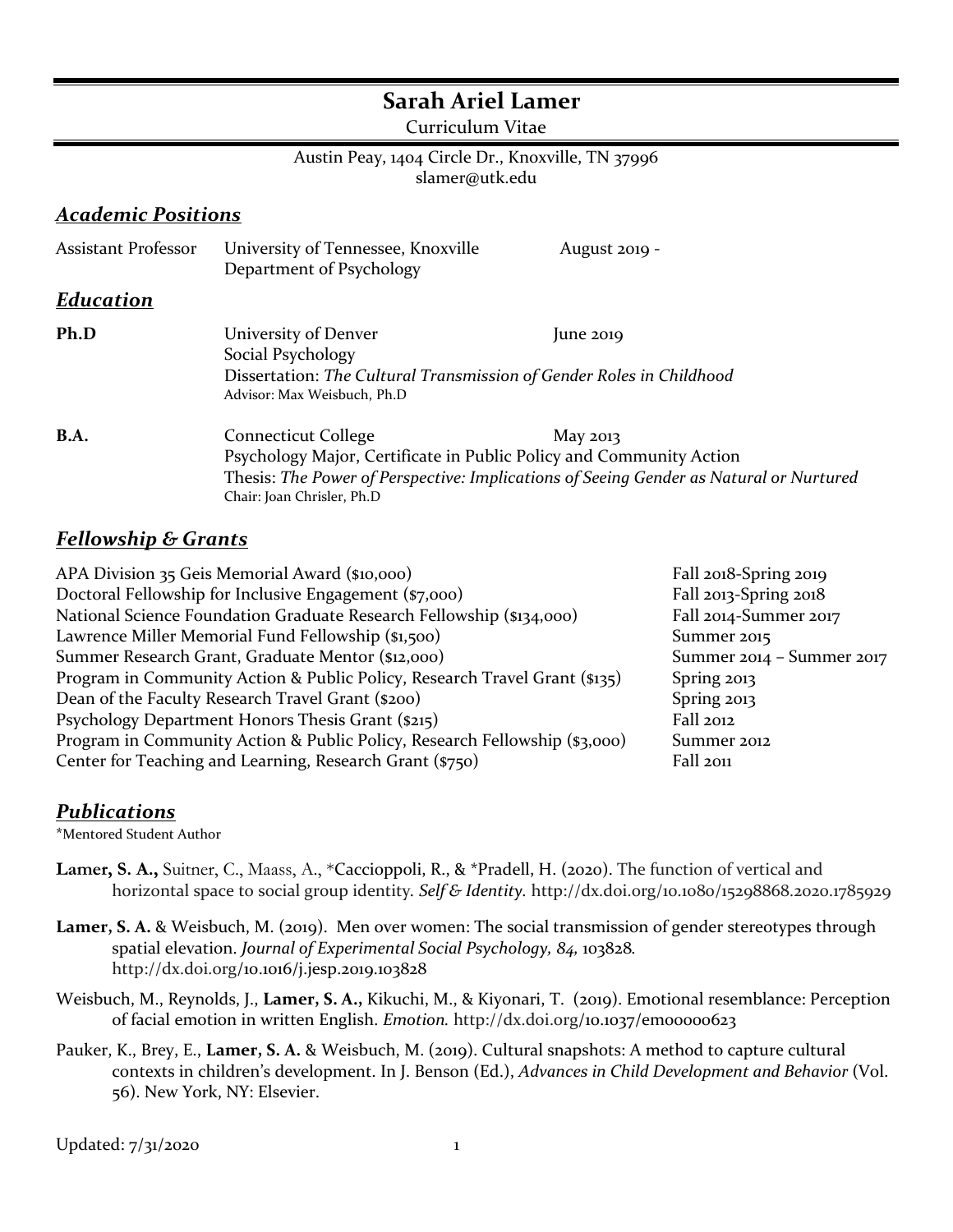- **Lamer, S. A.,** Sweeny, T. D., Dyer, M. L., & Weisbuch, M. (2018). Rapid visual perception of interracial crowds: Racial category learning from emotional segregation. *Journal of Experimental Psychology: General, 147,*  683-701. http://dx.doi.org/10.1037/xge0000443
- Weisbuch, M., Pauker, K. B., Adams, R. B., **Lamer, S. A.,** & Ambady, N. (2017). Race, power, and reflexive gazefollowing. *Social Cognition, 35,* 619-638. http://dx.doi.org/10.1521/soco.2017.35.6.619
- **Lamer, S. A.,** Weisbuch, M., & Sweeny, T. D. (2017). Spatial cues distort the visual perception of gender. *Journal of Experimental Psychology: General, 146,* 1366-1371. http://dx.doi.org/10.1037/xge0000339
- Weisbuch, M., **Lamer, S. A.,** Treinen, E., & Pauker, K. (2017). Cultural snapshots: Theory and method. *Social and Personality Psychology Compass, 11* (9), 1-21. http://dx.doi.org/10.1111/spc3.12334
- Chrisler, J.C. & **Lamer, S. A.** (2016). Gender, Definitions of, in *'The Wiley-Blackwell Encyclopedia of Gender and Sexuality Studies'*, edited by Nancy A. Naples, vol. III, 966-968. Oxford: Wiley Blackwell. http://dx.doi.org/10.1002/9781118663219.wbegss171
- **Lamer, S. A.,** Reeves, S. L., & Weisbuch, M. (2015). The nonverbal environment of self-esteem: Interactive effects of facial-expression and eye-gaze on perceivers' self-evaluations*. Journal of Experimental Social Psychology, 56,* 130-138. http://dx.doi.org/10.1016/j.jesp.2014.09.010
- Weisbuch, M., **Lamer, S. A.,** & Ford, B. Q. (2013). Memory for eye gaze: Accuracy, bias, and the role of facial emotion. *Social Cognition*, *31*, 686-695.
- **Lamer, S. A.** (2013). When in Vietnam: Linguistic relativity as a source of east-west cultural differences. *Connecticut College Psychology Department Journal, 25,* 34-57.
- Lamer, S.A. (2012). Always greener on the other side: Within-gender and between-gender upward social comparisons. *Connecticut College Psychology Department Journal,* 24*,* 31-45.
- Devlin, A. S., Borenstein, B., & **Lamer, S.** (2012). Attention restoration theory: A role for compelling European architecture? In R. Awwad-Rafferty, & L. C. Manzo (Eds.), *edra 43 Seattle: Emergent Placemaking, Proceedings of the 43rd Annual Conference of the Environmental Design Research Association* (pp. 42-46).

(submitted)

- Pauker, K., **Lamer, S. A**., Ansari, S., & Weisbuch, M. (invited chapter). *Cultural snapshots as a measure to capture cultural patterns of implicit racial bias.*
- Mihalache, D., **Lamer, S. A.,** Allen, J., Maher, M., & Sweeny, T. D. (invited resubmission). *Anger bias in evaluation of crowds.*

(in preparation)

- **Lamer, S. A., \***Dvorak, P., Biddle, A., Pauker, K., & Weisbuch, M. (in preparation). *The transmission of gender stereotypes through televised patterns of nonverbal emotion.*
- **Lamer, S. A.,** & Weisbuch, M. (in preparation). *The ecological approach to the study of gender-role learning.*
- **Lamer, S. A., \***Dobbs, S., \*Babbitt, B., Pauker, K., & Weisbuch, M. (in preparation). *Empathy bias in kids' TV: Emotion mismatching in cross-race interactions.*

#### *Conference Presentations and Posters*

\*Mentored Student Presenter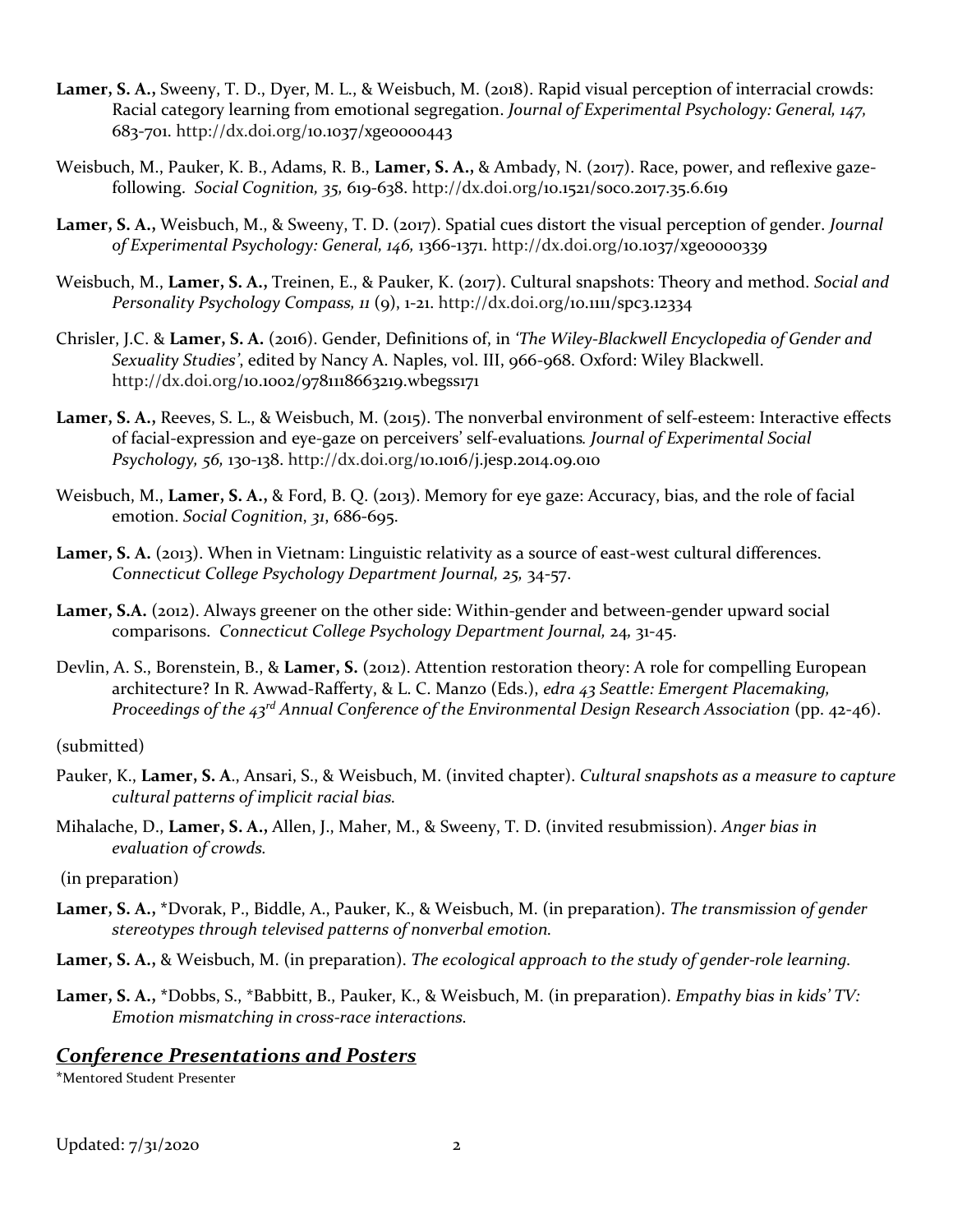- **Lamer, S. A., \***Dvorak, P., Biddle, A., Pauker, K., & Weisbuch, M. (2020, February). The transmission of gender stereotypes through televised patterns of nonverbal emotion. In S. A. Lamer (Chair), *Child's eye view: Learning gender stereotypes in the modern era*. Symposium conducted at the annual meeting of the Society for Personality and Social Psychology, New Orleans, LA.
- **Lamer, S. A.,** Sweeny, T. D., Dyer, M. L., & Weisbuch, M. (2019, February). Rapid visual perception of interracial crowds: Racial category learning from emotional segregation. In N. Alt (Chair), *Social vision of groups: Small ensembles to large social networks.* Symposium conducted at the annual meeting of the Society for Personality and Social Psychology, Portland, OR.
- **Lamer, S. A.,** Sweeny, T. D., Dyer, M. L. & Weisbuch, M. (2018, March). *Rapid visual perception of interracial crowds: Racial category learning from emotional segregation.* Poster presented at the annual meeting of the Society for Personality and Social Psychology, Atlanta, GA.
- \*Babbitt, B., **Lamer, S. A.,** Pauker, K., & Weisbuch, M. (2018, March). *Empathy bias in kids' TV: Emotion mismatching in cross-race interactions.* Poster presented at the annual meeting of the Society for Personality and Social Psychology, Atlanta, GA.
- \*Mahanna, M., **Lamer, S. A.,** & Weisbuch, M. (2018, March). *Do spatial associations of gender matter?: Thinking about gender interferes with mathematical reasoning.* Poster presented at the annual meeting of the Society for Personality and Social Psychology, Atlanta, GA.
- Lamer, S. A., Weisbuch, M. & Sweeny, T. D. (2017, January). An application of the diffusion model to the visual perception of gender. In C. Stern (Chair), *The role of space, motivation, and race in group representations.*  Symposium conducted at the annual meeting of the Society for Personality and Social Psychology, San Antonio, TX.
- **Lamer, S. A.,** Weisbuch, M., & Sweeny, T. D. (2016, February). *Spatial cues distort the visual perception of gender.*  Talk presented at the annual meeting of CU-Boulder and DU Social Psychology Departments, Denver, CO.
- **Lamer, S. A.,** Sweeny, T. D., Dyer, M., Elias, E. & Weisbuch, M. (2016, January). *The statistical eye: How visual perception of diverse crowds influences race bias.* Poster presented at the annual meeting of the Society for Personality and Social Psychology, San Diego, CA.
- \*Babbitt, B., **Lamer, S. A.,** Hoyt, C., & Weisbuch, M. (2016, January). *In a Barbie world: On the implications of sextyped environments.* Poster presented at the annual meeting of the Society for Personality and Social Psychology, San Diego, CA.
- **Lamer, S. A.** & Weisbuch, M. (2015, June). *Policy implications of gendered environments: How visual perception supports social inequity.* Poster presented at the annual meeting of the Society for the Psychological Study of Social Issues, Washington D.C.
- **Lamer, S. A.** & Weisbuch, M. (2015, May). *On the contagiousness of gendered environments: How visual perception supports social inequity.* Poster presented at Fostering Interdisciplinary Research for (In)Equality panel, Denver, CO.
- \*Dvorak, P., **Lamer, S. A.,** & Weisbuch, M. (2015, February). *Emotional responses to gender-stereotypical behavior: Nonverbal sexism among popular television characters.* Poster presented at the annual meeting of the Society for Personality and Social Psychology, Long Beach, CA.
- **Lamer, S. A.,** & Weisbuch, M. (2015, February). On the contagiousness of gendered environments: How visual perceptions supports social inequity. In A. Skinner & K. Pauker (Chairs), *Bias contagion: Evidence of the*

Updated: 7/31/2020 3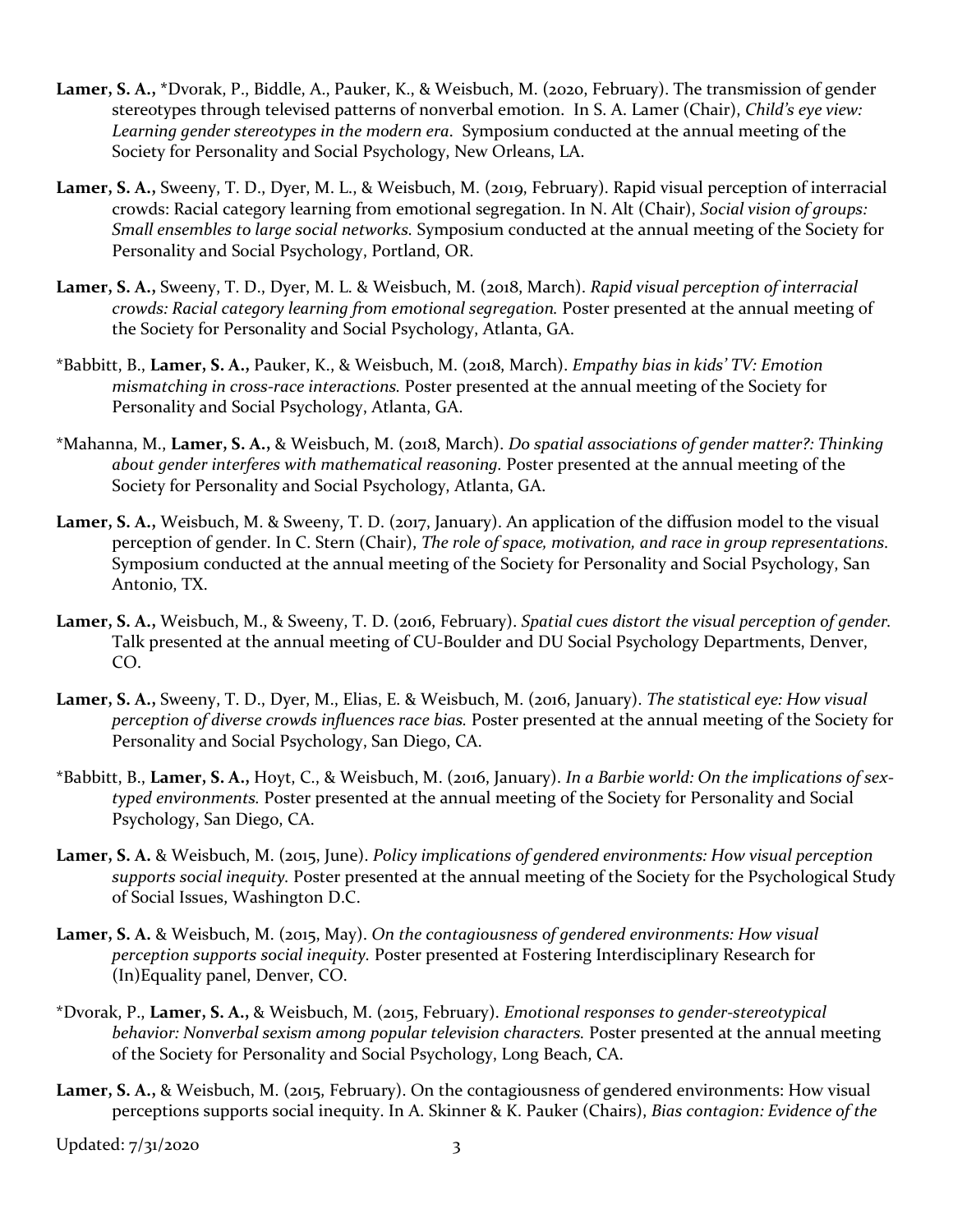*spread of social bias through subtle social cues.* Symposium conducted at the annual meeting of the Society for Personality and Social Psychology, Long Beach, CA.

- \*Waters, K., **Lamer, S. A.,** Sweeny, T. D., & Weisbuch, M. (2015, February). *Blinded by height: How gender stereotypes motivate visual processing of faces in space.* Poster presented at the annual meeting of the Society for Personality and Social Psychology, Long Beach, CA.
- **Lamer, S. A.** (2014, February). *On the contagiousness of gendered environments: How visual perception supports social inequity.* Poster presented at the annual meeting of the Society for Personality and Social Psychology, Austin, TX.
- Devlin, A. S., Adler, J., Andrade, C., Browarnik, B., Evans, K., Finch, C., **Lamer, S. A.,** & Watkins, K. (2014, May). *When hospitals have an online presence: How photographs and text influence judgments of care.* Poster presented at the annual meeting of the Environmental Design Research Association, New Orleans, LA.
- **Lamer, S. A.** (2013, April). *The power of perspective: Implications of seeing gender as natural or nurtured.* Paper presented at the annual Program in Community Action and Public Policy conference, New London, CT.
- **Lamer, S. A.,** Reeves, S., & Weisbuch, M. (2013, January). *The nonverbal environment of self-esteem.* Poster presented at the annual meeting of the Society for Personality and Social Psychology, New Orleans, LA.
- **Lamer, S. A.,** Reeves, S., & Weisbuch, M. (2013, January). *The nonverbal environment of self-esteem.* Poster presented at the Emotion Pre-conference of the annual meeting of the Society for Personality and Social Psychology, New Orleans, LA.
- Devlin, A. S., Borenstein, B., & **Lamer, S. A.** (2012, May). *Attention restoration and healthcare: Is European architecture a bridge?* Poster presented at the annual meeting of the Environmental Design Research Association, Seattle, WA.
- **Lamer, S. A.,** & Brown, D. (2011, December). *Student voices on student experiences.* Presentation for Connecticut College Center for Teaching and Learning Special Event, New London, CT.
- **Lamer, S. A.** (2011, April). *Always greener on the other side: Perceptions of beauty and attractiveness.* Connecticut College Psychology Department Conference, New London, CT.
- Singer, J. A., Labunko Messier, B., Curtiss, C., Nugent, J., Falk, A., **Lamer, S. A.,** Zaveri, A., & Murstein, B. (2010, May). *Casual sex and attachment styles among college students.* Poster presented at the annual meeting of the Association for Psychological Science, Boston, MA.

### *Popular Press*

**Lamer, S. A.** (2019, September 9). Stereotypes in space: How vertical location can transmit gender stereotypes [Blog post]. Retrieved from https://www.spsp.org/news-center/blog/lamer-location-stereotypes

### *Invited Talks*

| <b>Western Carolina University</b> | Fall $2019$ |
|------------------------------------|-------------|
| University of Padua                | Spring 2017 |

### *Honors and Awards*

| Society for Experimental Social Psychology Dissertation Award Finalist |   | $\mu$ ne 2020 |
|------------------------------------------------------------------------|---|---------------|
| Summer Institute for Computational Social Science Scholar              |   | $\mu$ ne 2020 |
| Updated: 7/31/2020                                                     | 4 |               |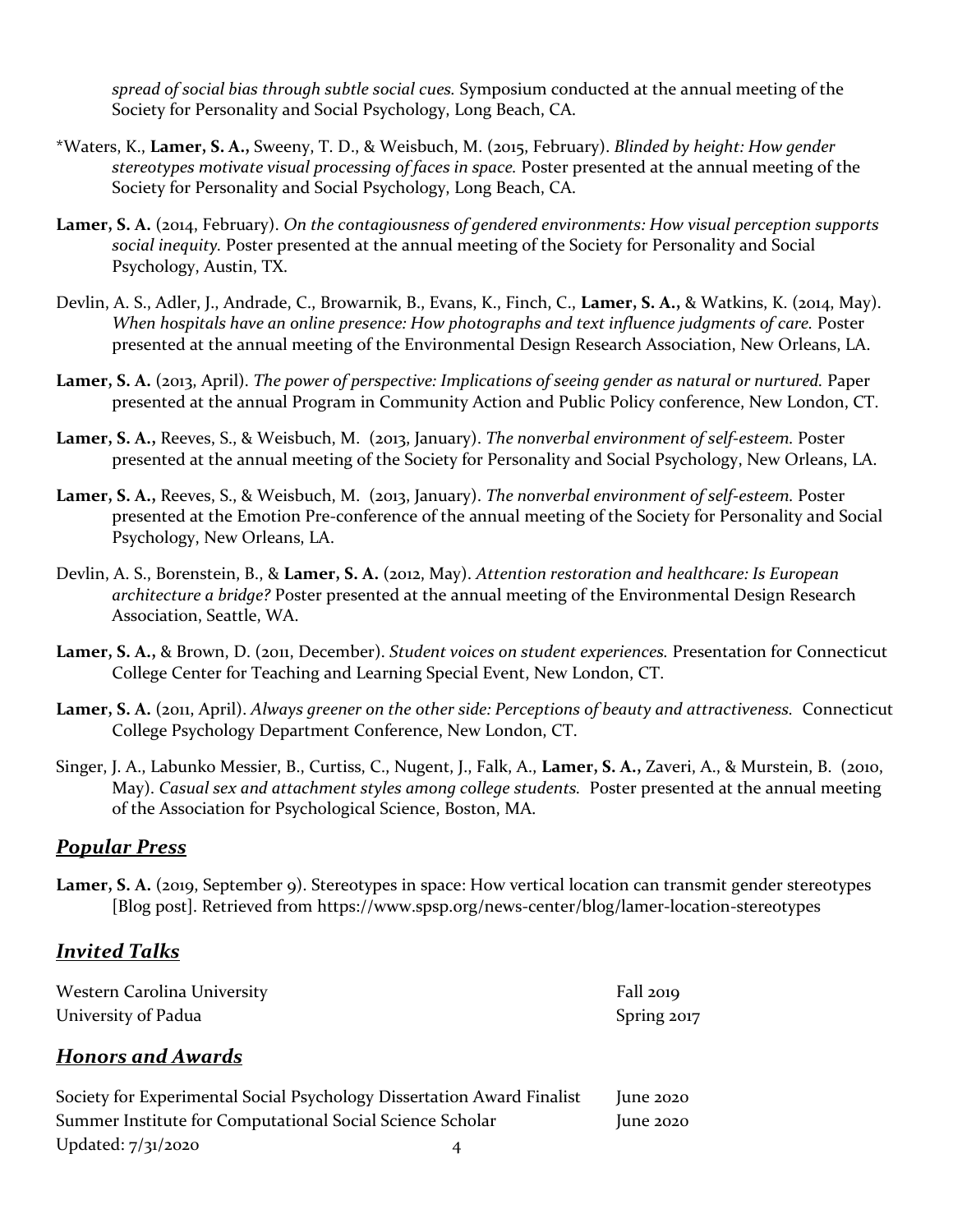| Harry Gollob Research Award (for best student publication)     | May 2018                    |
|----------------------------------------------------------------|-----------------------------|
| Department Travel Award                                        | April 2018                  |
| Summer Institute for Social and Personality Psychology Scholar | July 2017                   |
| Diversity Fund Graduate Travel Award                           | January 2016                |
| Graduate Travel Award                                          | January 2016                |
| Department Service Award                                       | May 2014 & May 2016         |
| NEPA Honorary Undergraduate Scholar Award                      | July $2013$                 |
| Summa Cum Laude                                                | May 2013                    |
| Academic Honors and Distinction in Psychology                  | May 2013                    |
| Phi Beta Kappa                                                 | May 2013                    |
| Winthrop Scholar (for being in top 3% of class)                | May 2013                    |
| Community Action & Public Policy Scholar                       | May 2013                    |
| Psychology Department Prize                                    | May 2013                    |
| Cameron Horner Smyser '92 Award for Scholarly Achievement      | May 2013                    |
| Hunter Grubb Activist Scholarship                              | Fall 2012                   |
| Dean's High Honors                                             | Fall $2009 -$ Spring $2012$ |
| Centennial Lending Scholarship                                 | Fall 2011                   |
| Center for Teaching and Learning Research Scholar              | Spring 2011                 |
| Psychology National Honors Society                             | Spring 2010                 |
| Firefighter's Insurance Association Scholarship                | Fall 2009                   |

## *Teaching*

Introduction to Social Psychology (PSYC 360; Undergraduate Course) Cultural Influence (PSYC 601; Graduate Seminar)

### *Service*

| Multicultural Interest Group, Member                               | Fall $2018 -$ Spring $2019$   |
|--------------------------------------------------------------------|-------------------------------|
| Gender Issues in Science Discussion Group, Member                  | Spring $2018 -$ Spring $2019$ |
| Specola Lab, International Scholar & Thesis Supervisor             | Spring 2017                   |
| Social Perception & Attitudes Lab, Lab Director                    | Summer 2016 - Spring 2019     |
| Diversity Science Outreach, Founder & Workshop Facilitator         | Fall $2015 -$                 |
| Vision Science Outreach Team, Workshop Facilitator                 | Spring $2015 -$ Spring $2019$ |
| Inclusive Excellence Committee, Graduate Student Representative    | Fall $2015 -$ Spring $2016$   |
| Social Perception & Attitudes Lab, Grants & Lab Supervisor         | Summer 2014 - Spring 2019     |
| Graduate Students of the Four Faculties, Department Representative | Fall 2013                     |
| Psi Chi National Honors Society, President                         | Fall 2012                     |
| Covenant Homeless Shelter Children's Program, Volunteer            | Spring 2011                   |
| Psychology Department Journal, Editor                              | Fall 2011                     |
| Psychology Department Student Advisory Board, Member               | Fall 2010                     |

## *Editorial Reviewer*

Updated: 7/31/2020 5 *Journal of Personality and Social Psychology Journal of Experimental Psychology: General Emotion Behavior Research Methods*

*Visual Cognition Journal of Experimental Social Psychology Sex Roles*